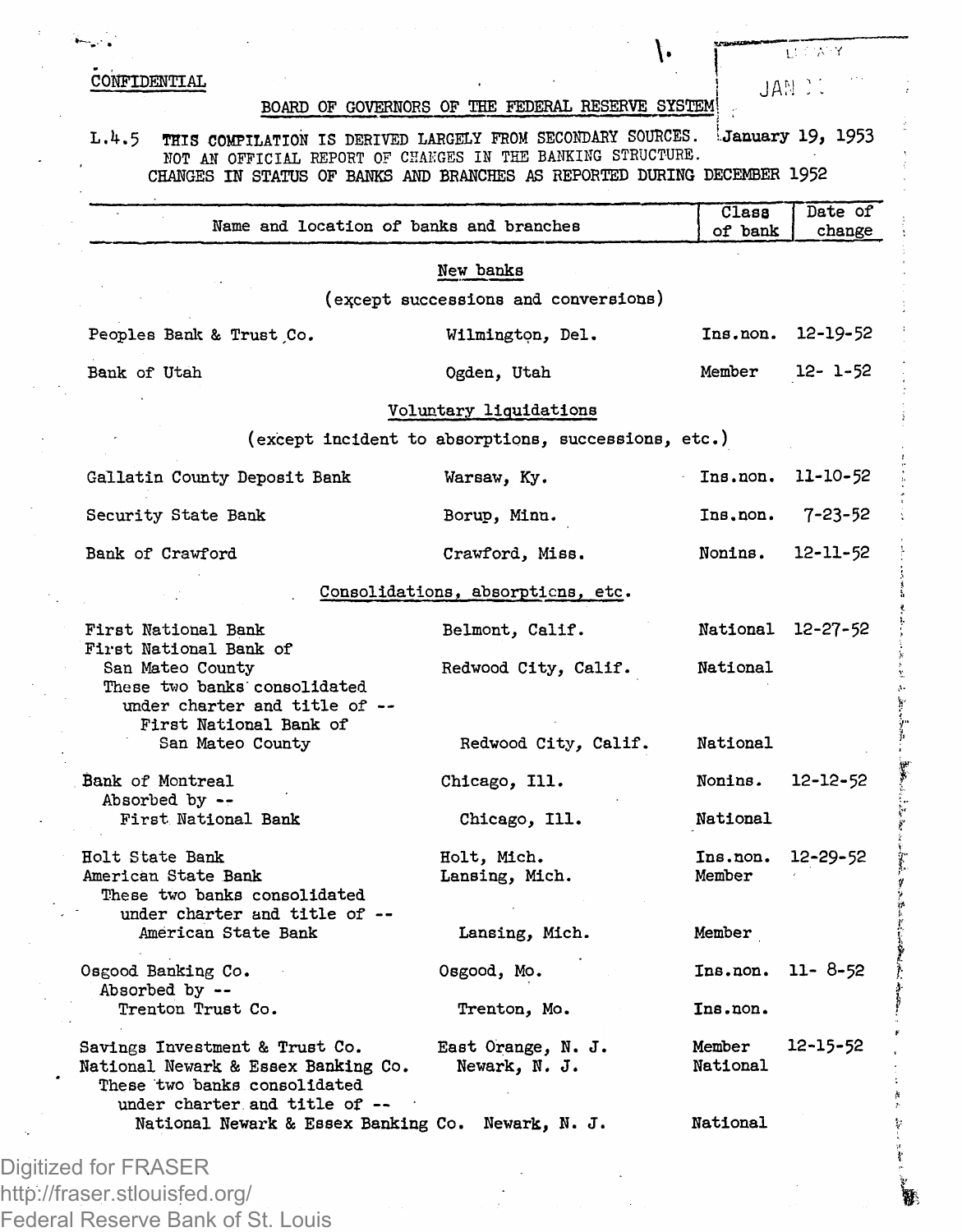| Name and location of banks and branches                                                                                        |                                              | Class<br>of bank     | Date of<br>change       |  |  |  |  |
|--------------------------------------------------------------------------------------------------------------------------------|----------------------------------------------|----------------------|-------------------------|--|--|--|--|
|                                                                                                                                | Consolidations, absorptions, etc. (Cont'd)   |                      |                         |  |  |  |  |
| First National Bank<br>First National Bank & Trust Co.<br>These two banks consolidated<br>under charter of First National Bank | Huntington, N.Y.<br>Northport, N.Y.          | National<br>National | 12-23-52                |  |  |  |  |
| of Huntington and title of --<br>First Suffolk National Bank                                                                   | Huntington, N.Y.                             | National             |                         |  |  |  |  |
| Huguenot Trust Co.<br>New Rochelle Trust Co.<br>These two banks merged<br>under charter and title of --                        | New Rochelle, N.Y.<br>New Rochelle, N. Y.    | Ins.non.<br>Ins.non. | 12- 1-52                |  |  |  |  |
| New Rochelle Trust Co.                                                                                                         | New Rochelle, N.Y.                           | Ins.non.             |                         |  |  |  |  |
| Hiram Maxfield State Bank<br>Security Trust Co.<br>These two banks merged<br>under charter and title of --                     | Naples, N.Y.<br>Rochester, N.Y.              | Ins.non.<br>Member   | 12-29-52                |  |  |  |  |
| Security Trust Co.                                                                                                             | Rochester, N.Y.                              | Member               |                         |  |  |  |  |
| Admission of State banks to Federal Reserve membership                                                                         |                                              |                      |                         |  |  |  |  |
| Security State Bank                                                                                                            | Hartley, Iowa                                | Ins.non.             | $12 - 24 - 52$          |  |  |  |  |
| Sullivan County Trust Co.                                                                                                      | Monticello, N.Y.                             | Ins.non.             | $12 - 19 - 52$          |  |  |  |  |
| Changes in name or location                                                                                                    |                                              |                      |                         |  |  |  |  |
| Northfield National Bank & Trust Co. Northfield, Minn.<br>Name changed to --<br>Northfield National Bank                       |                                              | National             | 12- 1-52                |  |  |  |  |
| Banking House of A. W. Clarke<br>Name changed to --<br>Clarke Bank                                                             | Papillion, Nebr.                             | Ins.non.             | $12 - 1 - 52$           |  |  |  |  |
| The following result from the incorporation of former counties and cities as<br>independent cities:                            |                                              |                      |                         |  |  |  |  |
| Bank of Phoebus<br>Old National Bank<br>Name of town changed to --<br>$\cdot$                                                  | Phoebus, Va.<br>Phoebus, Va.<br>Hampton, Va. | Member<br>National   | 7- 1-52<br>$7 - 1 - 52$ |  |  |  |  |
| Bank of Warwick<br>Name of town changed to --                                                                                  | Hilton Village, Va.<br>Warwick, Va.          | Member               | $7 - 16 - 52$           |  |  |  |  |

Digitized for FRASER http://fraser.stlouisfed.org/ Federal Reserve Bank of St. Louis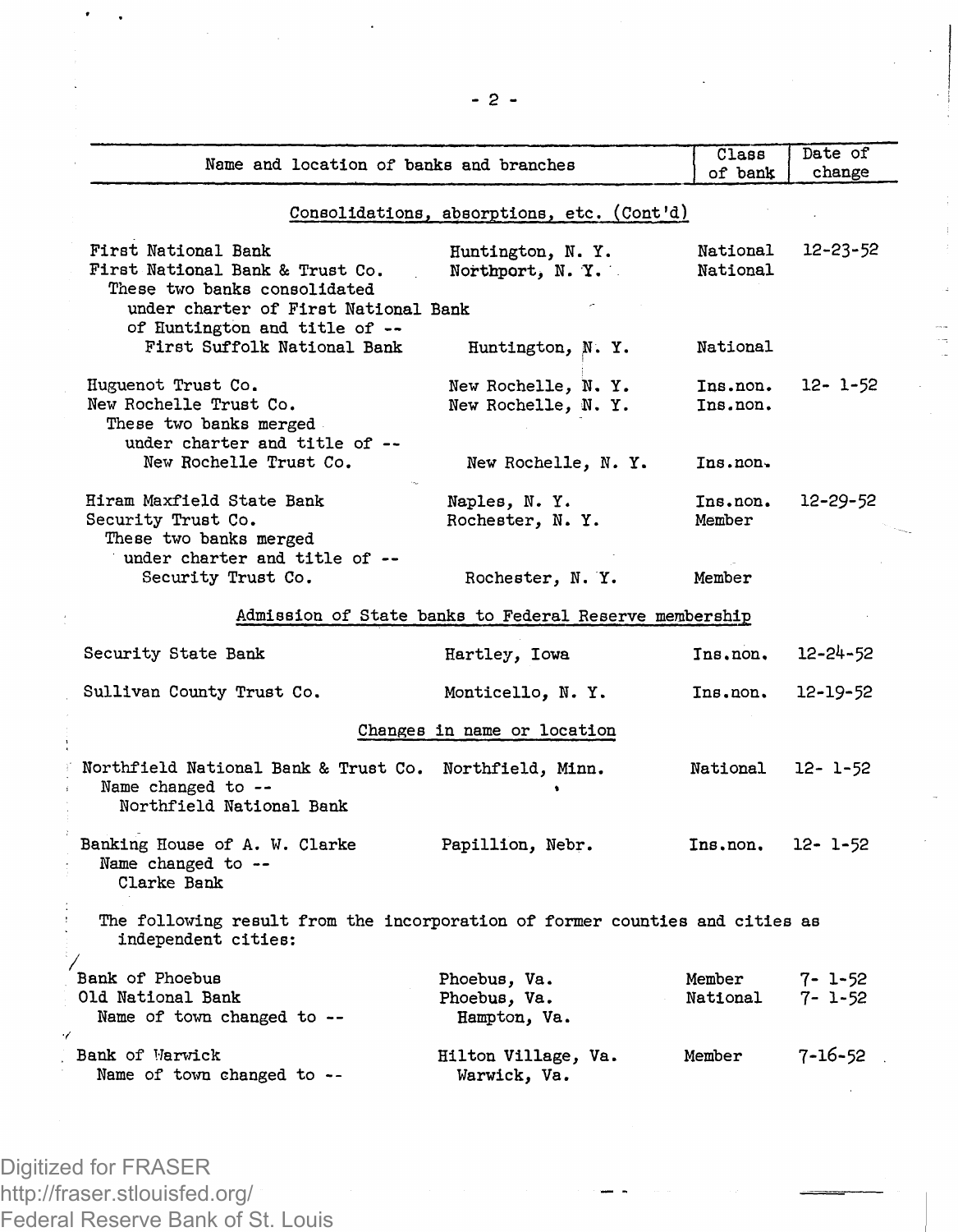| Name and location of banks and branches                           |                                                      | Class<br>of bank | change         |
|-------------------------------------------------------------------|------------------------------------------------------|------------------|----------------|
|                                                                   | Branches established                                 |                  |                |
|                                                                   | (including branches at military and other Government |                  |                |
|                                                                   | establishments and banks converted into branches)    |                  |                |
| Modesto Bank & Trust Co.<br>West Side Branch<br>$\cdot$ (De novo) | Modesto, Calif.<br>811 5th Street                    | Ins.non.         | 12-22-52       |
| First National Bank of                                            |                                                      |                  |                |
| San Mateo County                                                  | Redwood City, Calif.                                 | National         |                |
| Belmont Office                                                    | 1180 El Camino Real                                  |                  | $12 - 27 - 52$ |
| (Formerly First National Bank)                                    | Belmont, Calif.                                      |                  |                |
| American Trust Co.                                                | San Francisco, Calif.                                | Member           |                |
| Menlo Park Branch                                                 | 720 Santa Cruz Ave.                                  |                  | 12-15-52       |
| (De novo)                                                         | Menlo Park, Calif.                                   |                  |                |
| Bank of America N.T. & S.A.                                       | San Francisco, Calif.                                | National         |                |
| Bakersfield - Westchester Branch                                  | 2501 F Street                                        |                  | 12-22-52       |
| (De novo).                                                        | Bakersfield, Calif.                                  |                  |                |
| Westlake Branch                                                   | 331 South Mayfair Ave.                               |                  | $12 - 15 - 52$ |
| (De novo)                                                         | Daly City, Calif.                                    |                  |                |
| Palm Desert Branch                                                | Palm Desert, Calif.                                  |                  | 12-15-52       |
| $(De novo)$ .                                                     |                                                      |                  |                |
| Milford Trust Co.                                                 | Milford, Conn.                                       | Ins.non.         |                |
| Devon Branch                                                      | 205 Bridgeport Ave.                                  |                  | 12-22-52       |
| (De novo)                                                         | Devon, Conn.                                         |                  |                |
| Colonial Trust Co.                                                | Waterbury, Conn.                                     | Member           |                |
| Woodbury Branch                                                   | Woodbury, Conn.                                      |                  | 12-15-52       |
| (De novo)                                                         |                                                      |                  |                |
| Planters Bank & Trust Co.                                         | Hopkinsville, Ky.                                    | Member           |                |
| West Side Branch                                                  | Ninth Street                                         |                  | $12 - 1 - 52$  |
| (De novo)                                                         |                                                      |                  |                |
| Eutaw Savings Bank                                                | Baltimore, Md.                                       | Ins.non.         |                |
| Alameda Office                                                    | 5664 Alameda Blvd.                                   |                  | $12 - 22 - 52$ |
| (De novo)                                                         |                                                      |                  |                |
| Springfield National Bank                                         | Springfield, Mass.                                   | National         |                |
| Agawam Branch                                                     | 51 Springfield St.                                   |                  | 12-22-52       |
| (De novo)                                                         | Agawam, Mass.                                        |                  |                |
| Manufacturers National Bank                                       | Detroit, Mich.                                       | National         |                |
| Telegraph - Carlysle Branch                                       | 3655 South Telegraph Rd.                             |                  | $12 - 1 - 52$  |
| (De novo)                                                         | Dearborn, Mich.                                      |                  |                |
| Digitized for FRASER                                              |                                                      |                  |                |
| http://fraser.stlouisfed.org/                                     |                                                      |                  |                |

Federal Reserve Bank of St. Louis

 $3 -$ 

 $\hat{\mathcal{D}}$ j,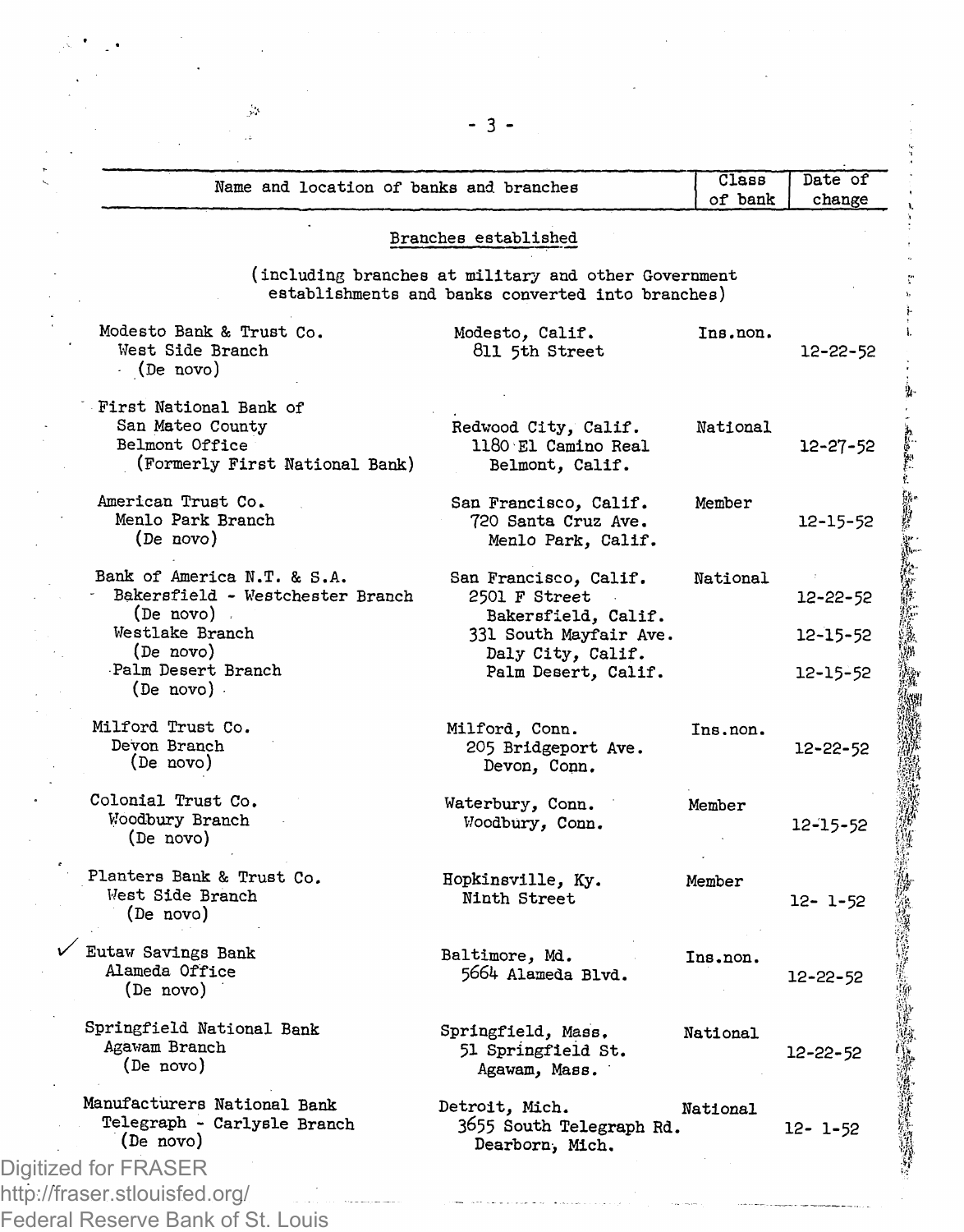|                                                                                                                | Branches established (Cont'd)                                                                             |          |                |
|----------------------------------------------------------------------------------------------------------------|-----------------------------------------------------------------------------------------------------------|----------|----------------|
|                                                                                                                | (including branches at military and other Government<br>establishments and banks converted into branches) |          |                |
| National Bank of Detroit<br>Dequindre - Eight Mile Office<br>(De novo)                                         | Detroit, Mich.<br>20465 Dequindre Ave.                                                                    | National | 12-15-52       |
| Southfield - Warren Office<br>(De novo)                                                                        | 17733 Warren Avenue, West                                                                                 |          | 12- 8-52       |
| National Bank of Jackson<br>Michigan Center Office<br>(De novo)                                                | Jackson, Mich.<br>4522 Page Ave.<br>Michigan Center, Mich.                                                | National | 12-4-52        |
| American State Bank<br>Holt Branch<br>(Formerly Holt State Bank)                                               | Lansing, Mich.<br>Holt, Mich.                                                                             | Member   | 12-29-52       |
| Merchants & Farmers Bank<br>Court Square Branch Office<br>(De novo)                                            | Kosciusko, Miss.<br>102 East Jefferson St.                                                                | Ins.non. | $9 - 13 - 52$  |
| First National Bank<br>West Milford Office<br>(De novo; replaces the previously<br>operating Seasonal Agency.) | Bloomingdale, N. J.<br>West Milford, N. J.                                                                | National | $12 - 5 - 52$  |
| National Newark & Essex Banking Co.<br>Brick Church Office<br>(Formerly Savings Investment<br>& Trust Co.)     | Newark, N. J.<br>525 Main Street<br>East Orange, N. J.                                                    | National | 12-15-52       |
| Garden City Bank & Trust Co.<br>Seventh Street Branch<br>(De novo)                                             | Garden City, N. Y.<br>100 Seventh St.                                                                     | Member   | $12 - 2 - 52$  |
| First Suffolk National Bank<br>Northport Office<br>(Formerly First National Bank<br>& Trust Co.)               | Huntington, N.Y.<br>54 Main Street<br>Northport, N.Y.                                                     | National | $12 - 23 - 52$ |
| New Rochelle Trust Co.<br>Huguenot Office<br>(Formerly Huguenot Trust Co.)                                     | New Rochelle, N. Y.<br>310 North Avenue                                                                   | Ins.non. | 12- 1-52       |
| Dry Dock Savings Bank<br>Delancey Street Branch<br>(De novo)                                                   | New York, N.Y.<br>136 Delancey Street                                                                     | Ins.non. | 12-17-52       |

- 4 -

 $\cdot$  $\lambda$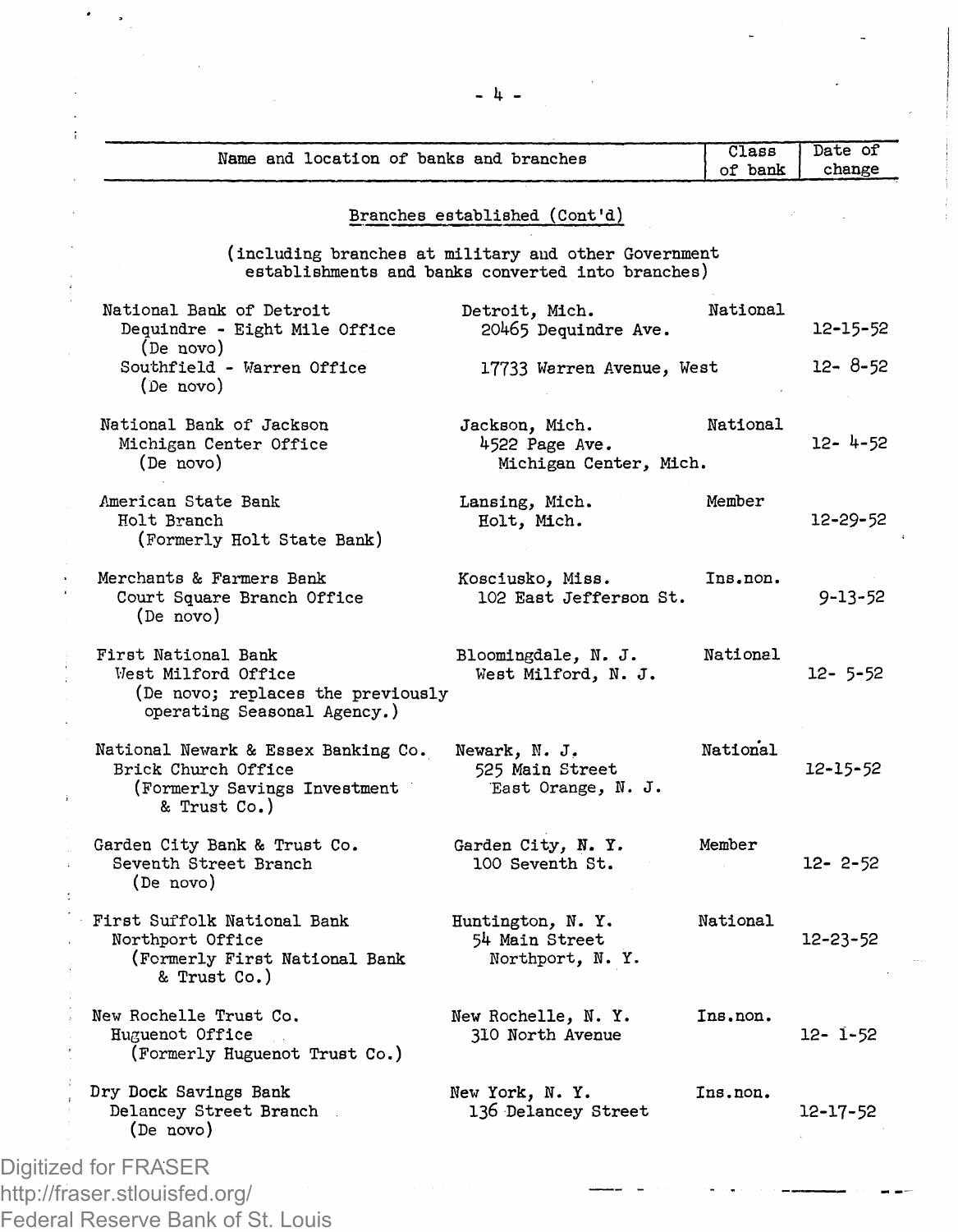| Name and location of banks and branches                                                                                                                              |                                                                                                           | Class    | Date of       |
|----------------------------------------------------------------------------------------------------------------------------------------------------------------------|-----------------------------------------------------------------------------------------------------------|----------|---------------|
|                                                                                                                                                                      |                                                                                                           | of bank  | change        |
|                                                                                                                                                                      | Branches established (Cont'd)                                                                             |          |               |
|                                                                                                                                                                      | (including branches at military and other Government<br>establishments and banks converted into branches) |          |               |
| Manhattan Savings Bank<br>Broadway Office<br>(De novo; formerly head office<br>of Manhattan Savings Bank, which<br>moved from 754 Broadway to 385<br>Madison Avenue) | New York, N.Y.<br>754 Broadway                                                                            | Ins.non. | 12- 4-52      |
| Manufacturers Trust Co.<br>570 Lexington Avenue Office<br>(De novo)                                                                                                  | New York, N.Y.<br>570 Lexington Ave.                                                                      | Member   | $12.8 - 52$   |
| Security Trust Co.<br>Naples Office<br>(Formerly Hiram Maxfield<br>State Bank)                                                                                       | Rochester, N.Y.<br>S. W. corner of Mill<br>& Main Street<br>Naples, N.Y.                                  | Member   | 12-29-52      |
| ✓Commercial National Bank<br>Park View Branch<br>(De novo)                                                                                                           | Kinston, N. C.<br>104 W. Highland Ave.                                                                    | National | $12 - 4 - 52$ |
| $\sqrt{\ }$ Security Bank & Trust Co.<br>West Main Street Branch<br>(De novo)                                                                                        | Rutherfordton, N. C.<br>337 West Main Street<br>Forest City, N. C.                                        | Ins.non. | 12-29-52      |
| Marine Savings Bank Co.<br>Avon Avenue Branch<br>(De novo)                                                                                                           | Ashtabula, Ohio<br>625 Lake Avenue                                                                        | Ins.non. | $12 - 5 - 52$ |
| Bank of Ohio Company<br>Van Aken Center Branch<br>(De novo)                                                                                                          | Cleveland, Ohio<br>20313 Van Aken Blvd.                                                                   | Ins.non. | 12-19-52      |
| National Bank of Lima<br>High Street Branch<br>(De novo)                                                                                                             | Lima, Ohio<br>121 West High Street                                                                        | National | 12-22-52      |
| First National Bank<br>Jamestown Branch<br>(De novo)                                                                                                                 | Greenville, Pa.<br>Liberty Street<br>Jamestown, Pa.                                                       | National | $12 - 1 - 52$ |
| Philadelphia Savings Fund Society<br>Castor Avenue Branch<br>(De novo)                                                                                               | Philadelphia, Pa.<br>7256 Castor Avenue                                                                   | Ins.non. | 12- 5-52      |

Digitized for FRASER http://fraser.stlouisfed.org/ Federal Reserve Bank of St. Louis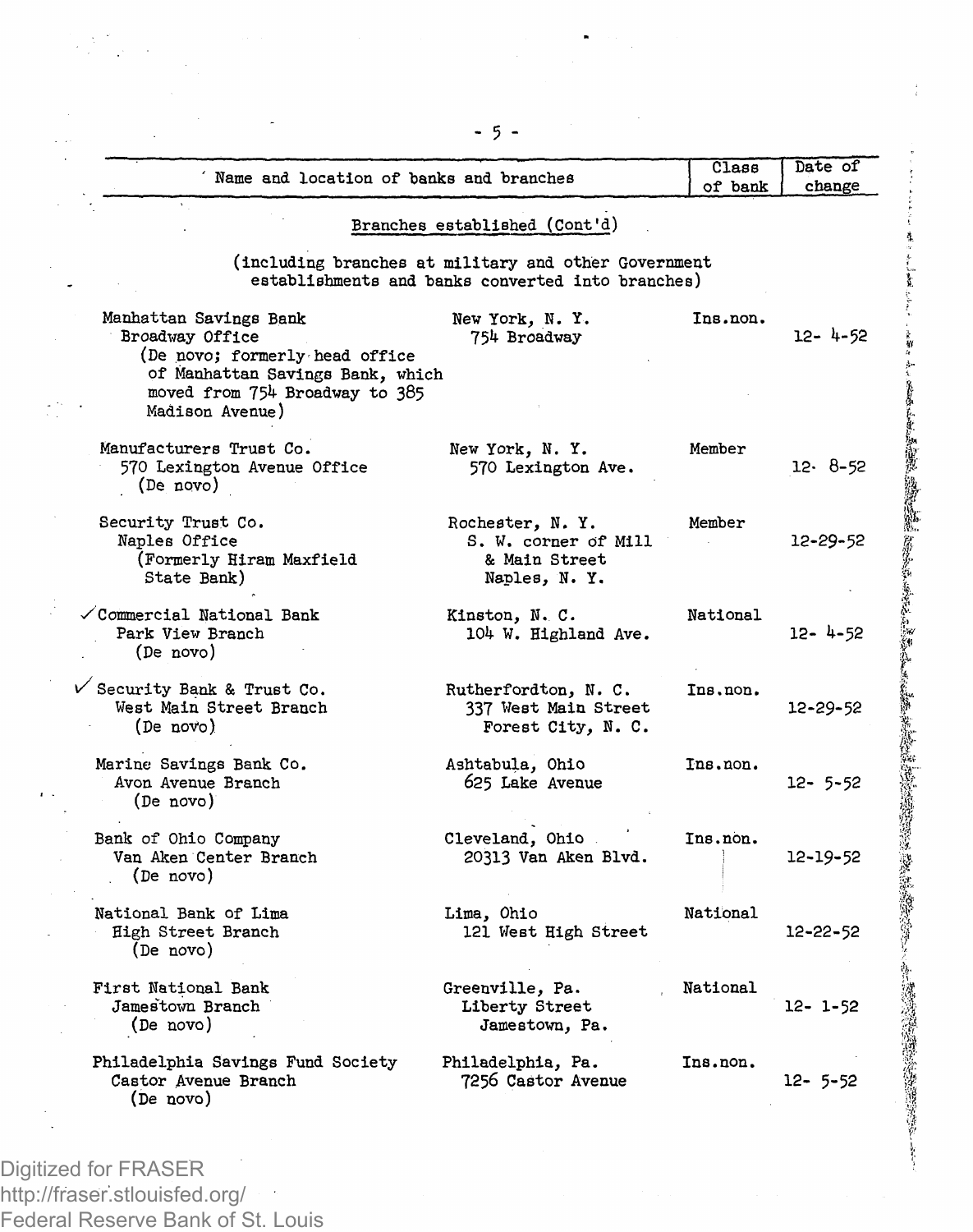| Name and location of banks and branches                                      | of bank                            | Date of<br>change                                                                                                                                                                                                                                                                                                                                                                         |
|------------------------------------------------------------------------------|------------------------------------|-------------------------------------------------------------------------------------------------------------------------------------------------------------------------------------------------------------------------------------------------------------------------------------------------------------------------------------------------------------------------------------------|
| Branches established (Cont'd)                                                |                                    |                                                                                                                                                                                                                                                                                                                                                                                           |
|                                                                              |                                    |                                                                                                                                                                                                                                                                                                                                                                                           |
| Peoples First National Bank & Trust Co. Pittsburgh, Pa.<br>525 Penn Avenue   | National                           | 12-23-52                                                                                                                                                                                                                                                                                                                                                                                  |
| Columbia, S. C.<br>1218 Washington St.                                       | National                           | 12-15-52                                                                                                                                                                                                                                                                                                                                                                                  |
| Nashville, Tenn.<br>Madison, Tenn.                                           | National                           | $12 - 4 - 52$                                                                                                                                                                                                                                                                                                                                                                             |
| Ewing, Va.<br>Rose Hill, Va.                                                 | Ins.non.                           | $12 - 17 - 52$                                                                                                                                                                                                                                                                                                                                                                            |
| Washington, D. C.<br>Washington, D. C.                                       | National                           | 12-15-52                                                                                                                                                                                                                                                                                                                                                                                  |
|                                                                              |                                    |                                                                                                                                                                                                                                                                                                                                                                                           |
| Newark, N. J.<br>338 Main Street<br>East Orange, N. J.                       | National                           | 12-15-52                                                                                                                                                                                                                                                                                                                                                                                  |
| 623 Central Avenue<br>East Orange, N. J.                                     |                                    | $12 - 15 - 52$                                                                                                                                                                                                                                                                                                                                                                            |
| East Orange. N. J.                                                           |                                    | $12 - 15 - 52$                                                                                                                                                                                                                                                                                                                                                                            |
| Orange, N. J.                                                                |                                    | $12 - 15 - 52$                                                                                                                                                                                                                                                                                                                                                                            |
| Investment & Trust Co., East Orange,<br>National Newark & Essex Banking Co.) |                                    | 12-15-52                                                                                                                                                                                                                                                                                                                                                                                  |
| New Rochelle, N.Y.<br>22 Church Street                                       | Ins.non.                           | 12- 1-52                                                                                                                                                                                                                                                                                                                                                                                  |
|                                                                              | 115 Main Street<br>310 Main Street | $C1$ ass<br>(including branches at military and other Government<br>establishments and banks converted into branches)<br>142 Gallatin Road South<br>Banking facilities established at military and other Government<br>establishments through arrangements made by Treasury Department<br>Branches acquired by absorption or purchase<br>14 East South Orange Ave.<br>South Orange, N. J. |

Digitized for FRASER http://fraser.stlouisfed.org/ Federal Reserve Bank of St. Louis

 $\ddot{\phantom{a}}$